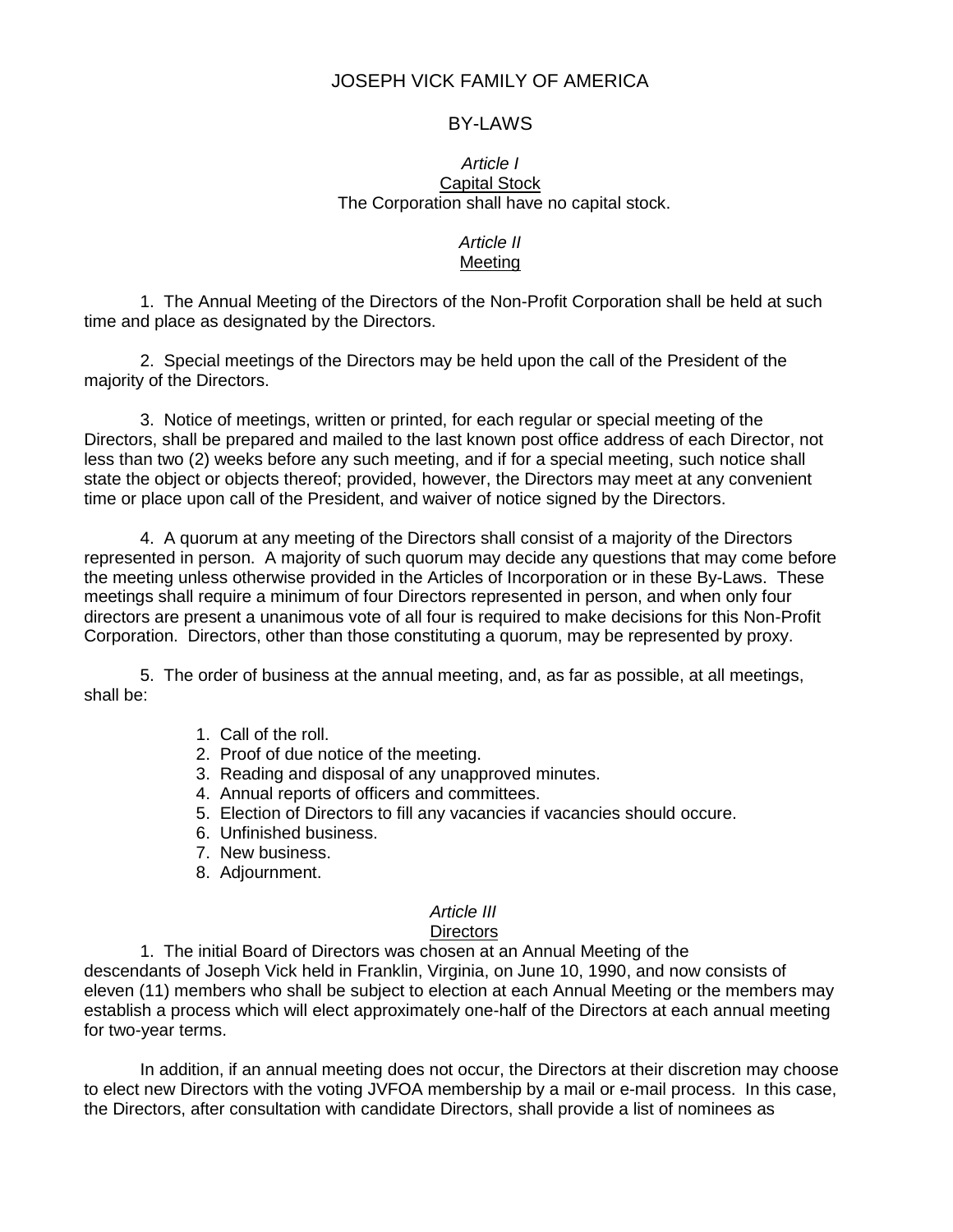appropriate and communicate with the JVFOA membership on the voting process as indicated above.

However, notwithstanding the above requirements which indicate that Directors are elected for one- or two-year terms, the Directors will continue to serve as Directors of the JVFOA until an elected and qualified replacement Director has been identified by the voting membership the JVFOA.

2. Upon the death, resignation, or inability to serve of any Director, the remaining Directors shall fill the vacancy in their number within six (6) months after such vacancy occurs, by majority vote; and a majority consensus may be obtained by telegram, telefax, telephone, or other means of instant communication.

3. A majority vote of the Directors present at any meeting, provided a quorum is present, shall be sufficient for the election of a new Director or Directors to fill any vacancy.

4. The Directors and Officers need not be citizens and residents of the State of North Carolina, since the descendants of Joseph Vick reside in just about all of the States of the Union.

5. The number of the Directors may be increased or decreased by majority vote of the members at the Annual Meeting.

6. The Directors may establish an Emeritus Program. This program is intended to recognize long-standing members who have been major contributors to the welfare and success of the Joseph Vick Family of America Association. When such an individual is identified by the Directors, their name will be brought before the members at an annual meeting to obtain confirmation and approval of this person or persons by the vote of the members.

#### *Article IV*

## **Officers**

1. The Officers of the Corporation shall be a President, Vice-President, *a* second Vice-President (optional)*,* a Secretary, an assistant Secretary (optional), a Treasurer, and an assistant Treasurer (optional) who shall be elected by the Directors for terms of one or two years, and who shall hold office until their successors are elected and qualified. The Office of the Vice-President and Treasurer, or President and Treasurer, may be united in one person.

2. The President shall preside at all meetings, shall have general supervision of the affairs of the Corporation, shall sign all contracts or other instruments of the Corporation, shall make reports to the Directors at any meeting, and shall perform all such other duties as are incident to his office, or are properly required of him by the Board of Directors. In the absence or the disability of the President, the Vice-President shall exercise all of his functions.

3. The Secretary shall issue notices of all meetings, shall keep the minutes, shall have charge of the seal and the corporate books, shall sign with the President such instruments as require such signatures, and shall make such reports and perform such other duties as are incident to his office or are properly required of him by the Board of Trustees.

4. The Treasurer shall have the custody of all financial records and be in charge of collecting membership fees, donations, contributions, and any other funds and shall deposit the same and maintain them in the name of the Non-Profit Corporation. The Treasurer shall sign all checks, drafts, notes, or orders for the payment of money which shall be countersigned by the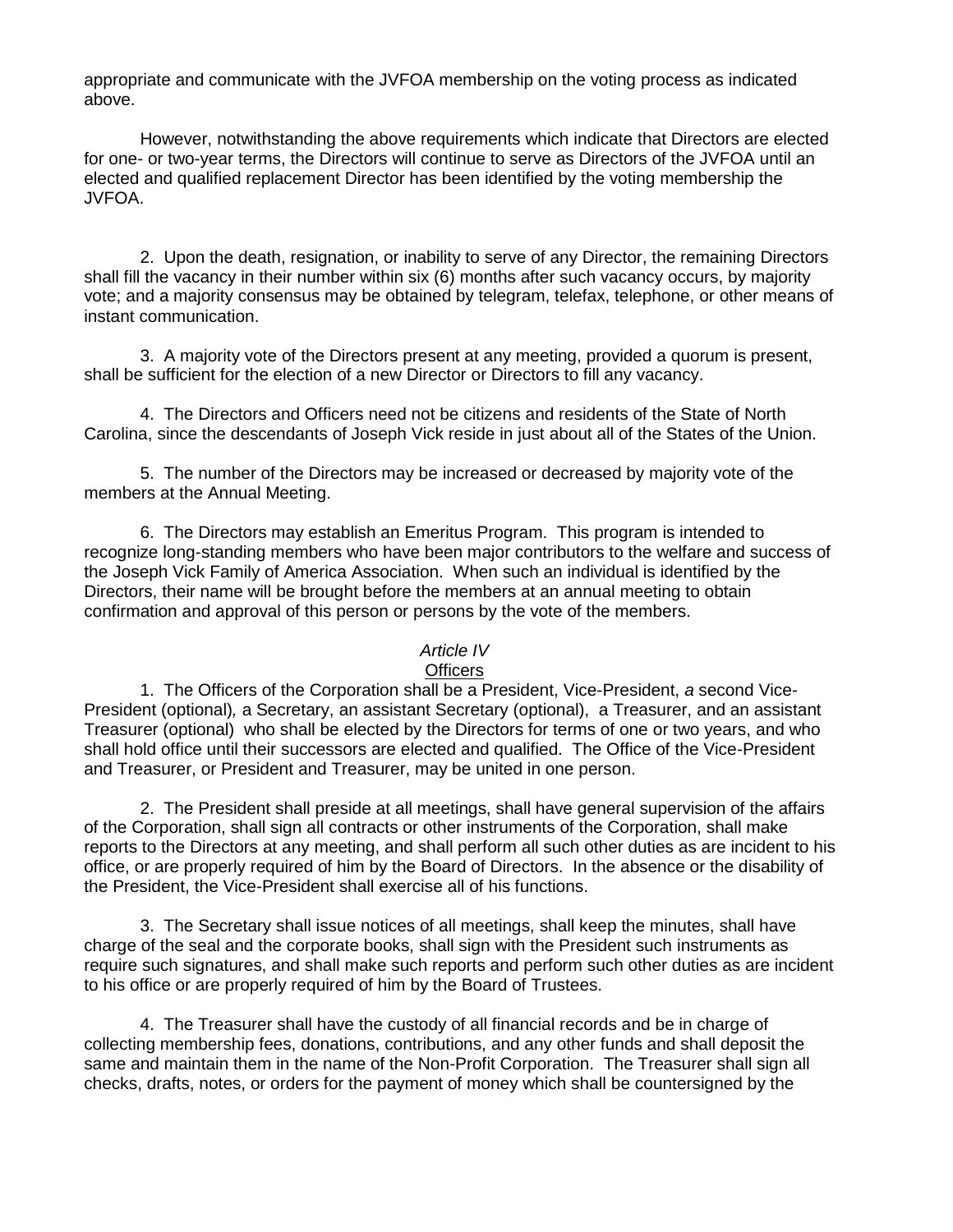President of that requirement is adopted by the Directors. The Treasurer shall, at all reasonable times, exhibit the books and accounts to any Director.

## *Article V*

## Seal

The Corporate Seal of the Non-Profit Corporation shall consist of two (2) concentric circles, between which shall be the name of the Corporation, and in the center shall be inscribed the words, "Seal, Incorporated 1990, Tabor City, North Carolina."

## *Article VI*

### **Responsibility**

1. The Directors of the Joseph Vick Family of America have the responsibility and authority to modify the JVFOA Articles of Incorporation when such changes are identified and have the purpose of improving the effectiveness and goals of the organization. These changes are restricted to items which will remain in compliance with, and processed according to the Federal Tax Code Sec. 501 in Chapter 55-A of the General Statutes of North Carolina Also, any modifications are required to remain compatible with the Internal Revenue Service 501(c)(7) and 501(c)(3) tax exempt status.

2. All donations, gifts, and contributions made to the Non-Profit Corporation shall, upon the receipt thereof, become the absolute property of the Non-Profit Corporation, and shall be used exclusively for the purposes set forth in the Articles of Incorporation. In the event of the dissolution of the Corporation for any purpose, all real and personal property belonging to the Corporation shall be distributed by the Directors as provided for in the Articles of Incorporation with the remaining assets to be distributed to one or several tax exempt organizations or agencies which maintain genealogical records such as the Allen County Public Library, Fort Wayne, Indiana, or the State Archives of North Carolina.

3. The principal and income of the Corporation shall be invested in order to produce sufficient income each year to pay any operating expenses, which shall be limited, and to provide for the charitable purposes of the organization.

4. By majority vote, the Directors shall determine the distribution of the income produced by the Non-Profit Corporation and shall use these funds for the purposes as are set out in the Articles of Incorporation and in the By-Laws.

5. The Directors shall receive, hold, invest, and re-invest, manage, administer, and dispose of all gifts and contributions of stocks, bonds, monies or other properties, real or personal, which it may presently receive, as well as all additions thereto and all revenues and profits therefrom for the charitable purposes expressed herein and in the Articles of Incorporation.

6. For the purpose of managing and administering the Non-Profit Corporation, the Directors and their successors, in addition to all other power conferred upon them by law, shall have full and complete authority to administer to all other powers conferred upon them by law, shall have full and complete authority to administer in all respects the Non-Profit Corporation hereby created and all profits and funds coming into their possession in accordance with the provisions and By-Laws adopted by them, including the right to receive, hold, manage, administer and dispose of all the properties and assets which may, at any time, come into their hands and to collect, receive and dispose of all revenues and returns therefrom.

7. To sell, in their absolute discretion, any of the properties held by them and to invest and re-invest any funds arising from the sale of any property, and, in their absolute discretion, as